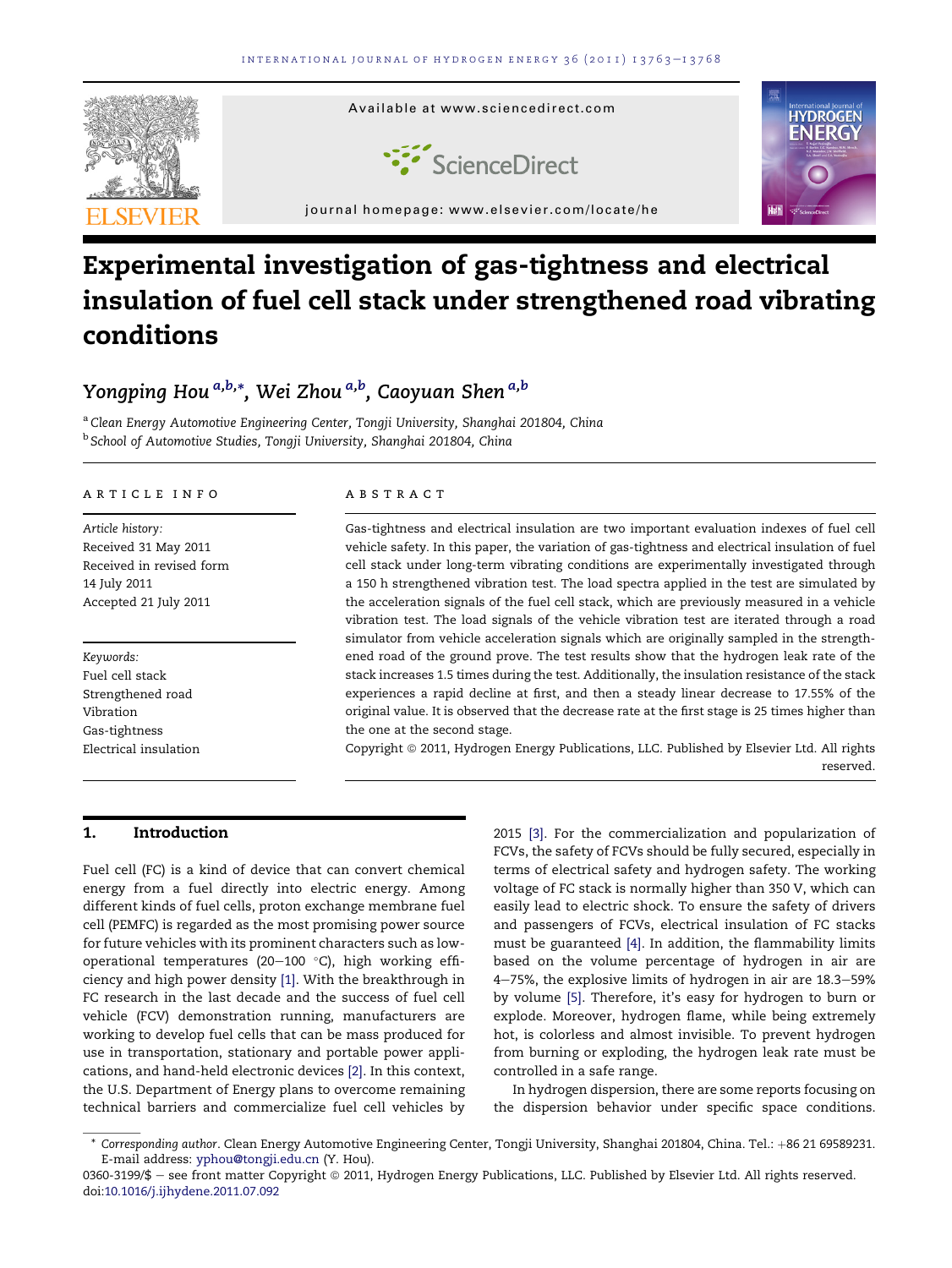Matsuura K et al [6,7] presented a numerical simulation of hydrogen dispersion in a partially open space. In these papers, they also discussed the transient behavior of hydrogen and the process of accumulation in the space. In the field of hydrogen leak investigation, research groups mainly focused on the leak of compressed hydrogen. Schefer RW et al. [8] aimed at the characterization of leaks from compressed hydrogen dispensing systems of FC stack. Watanabe S et al. [9] experimentally studied the leak of vehicular high pressure hydrogen tanks. However, few papers based on the experimental methods and associated with the hydrogen leaks of vehicular FC stacks are published.

Reaction occurs when hydrogen and air are both present in the anode side of FC, and the main sealing structure of the stack is gaskets connecting single cells. The FC stack is fixed with bolts. Tightening torque of the bolts varies with the change of environment temperature and is influenced by external mechanical vibrations or shock [10,11]. Under real road conditions, vibration and shock are inevitable due to the road roughness and the rotation of vehicle components. Thus, it can be concluded that the gas-tightness of FC stack varies with the tightening torque under long-term vibrating conditions. Rouss V et al.  $[12-15]$  conducted a vibration test of FC applied on airplanes, where the vibration frequency sweeping ranged from 6 to 2000 Hz, the amplitude of acceleration ranged from 1 to 20 g. The sine sweeping vibration was separately imposed on three axial directions. During the test, no significant gas leakage was found. The gas leak rate in the anode side of the stack was about 25 mbar/h and the leakage was mainly detected at the fluidic stack connections/fittings of the anode side.

Rajalakshmi N et al. [16] analyzed a 500 W PEMFC stack through a sine vibration test with a sine sweep from 10 Hz to 200 Hz at 3 g and a random shock test. It was observed that the electrical insulation of the stack hardly varied during the test.

However, the investigations mentioned above have the following limitations. Firstly, the FC stacks employed in those papers are small and generally used in aircrafts and ships. Secondly, the load signals applied on the stack are sinusoidal signals, which cannot simulate the vibrating conditions of real roads. In addition, the load time of the test is relatively short. It's not suitable to take the test results as references for the investigation of gas-tightness and electrical insulation of FC stack under long-term vibrating conditions.

This paper aims to experimentally investigate the effects of long-term strengthened road vibration on the gas-tightness

and electrical insulation of FC stacks. The 50 kW FC power module used here are consists of a stack with 560 cells assembled in series. The effective membrane area per cell is  $280 \text{ cm}^2$ .

#### 2. Test equipment

#### 2.1. Road simulation test bench

A road simulation test bench (see Fig. 1) [17] is a mechanical execution system, which is powered by hydraulic fluid together with an electronic control system and a servo function. With different functions, the bench is divided into five parts: signal generation system, electronic control system, servo-control system, mechanical execution system and hydraulic-powered system. The road simulation test bench can accurately simulate the intended road and driving conditions, as well as reproduce the vibration environment.

#### 2.2. Six-channel Multi Axial Simulation Table

Six-channel Multi Axial Simulation Table (MAST) [18,19] is a servo-hydraulic table. The standard MAST configuration provides a six-degree-of-freedom motion for the table and test specimen. It includes three vertical actuators that provide vertical (heave), pitch, and roll motions, and three horizontal actuators that provide lateral, yaw, and longitudinal motions. The table is designed for applying the operational vibration loads to ground vehicle components and subsystems. It can be used to obtain real, accelerated simulations of the proving ground or service environment inside a laboratory.

#### 3. Test procedure

The 150 h strengthened vibration test was carried out by using a road simulation test bench and a six-channel MAST. The first stage of the experiment was intended to obtain the load spectra applied on the FC stack. Afterward a stack was subjected to the obtained load spectra on the six-channel MAST, which was used to analyze the variation of gas-tightness and electrical insulation of FC stack under long-term vibrating conditions on strengthened roads.



Fig.  $1 -$  The road simulation test bench.